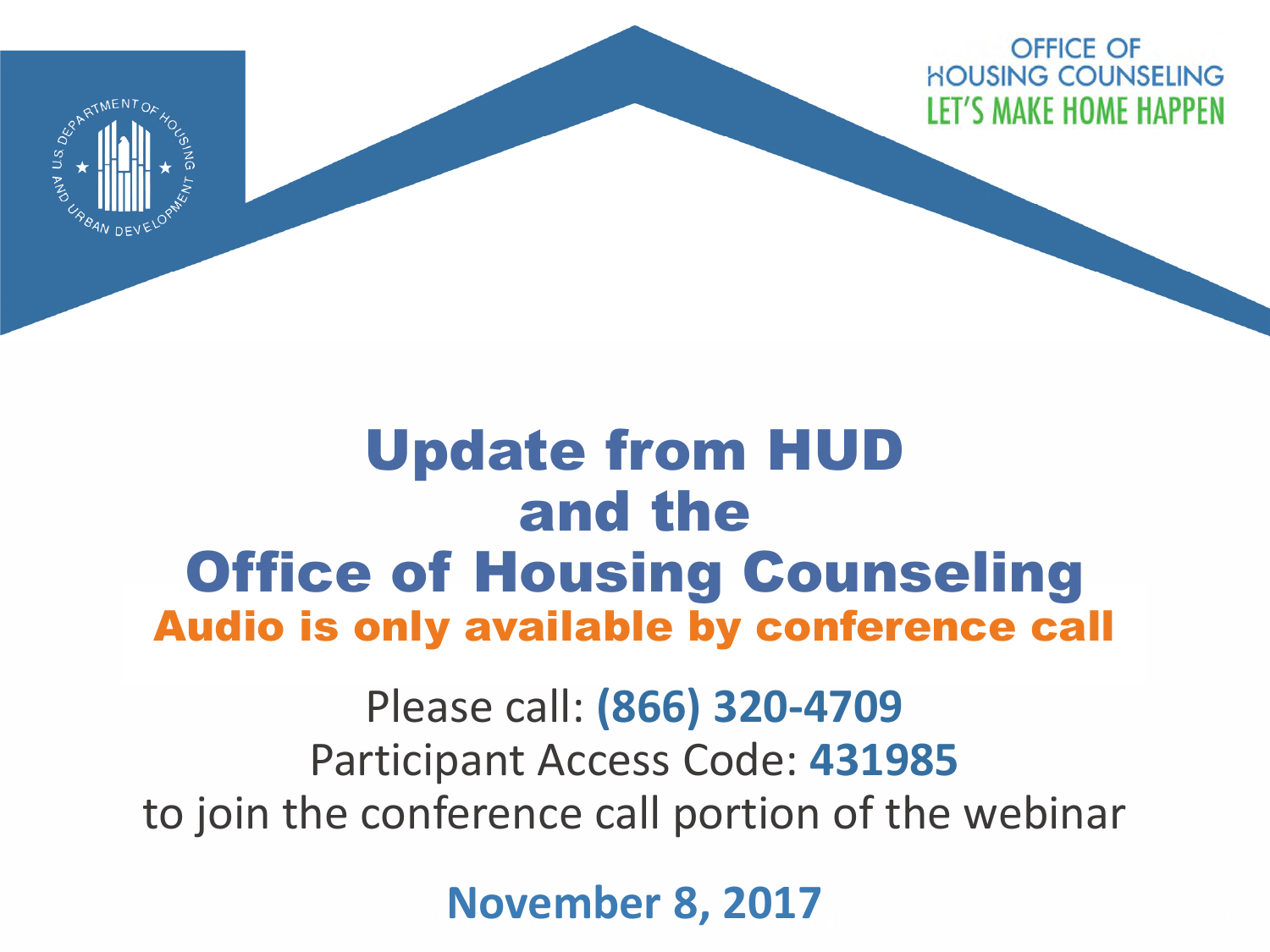## **Webinar Logistics**



- Audio is being recorded. The playback number along with the PowerPoint and a transcript will be available on the HUD Exchange at www.hudexchange.info/programs/housingcounseling/webinars/
- An OHC LISTSERV will be sent out when the Archives are posted. Posting will usually be within 7-10 days.
- Attendee lines will muted during presentation. •
- Because of the large number of attendee, we will not be taking live questions.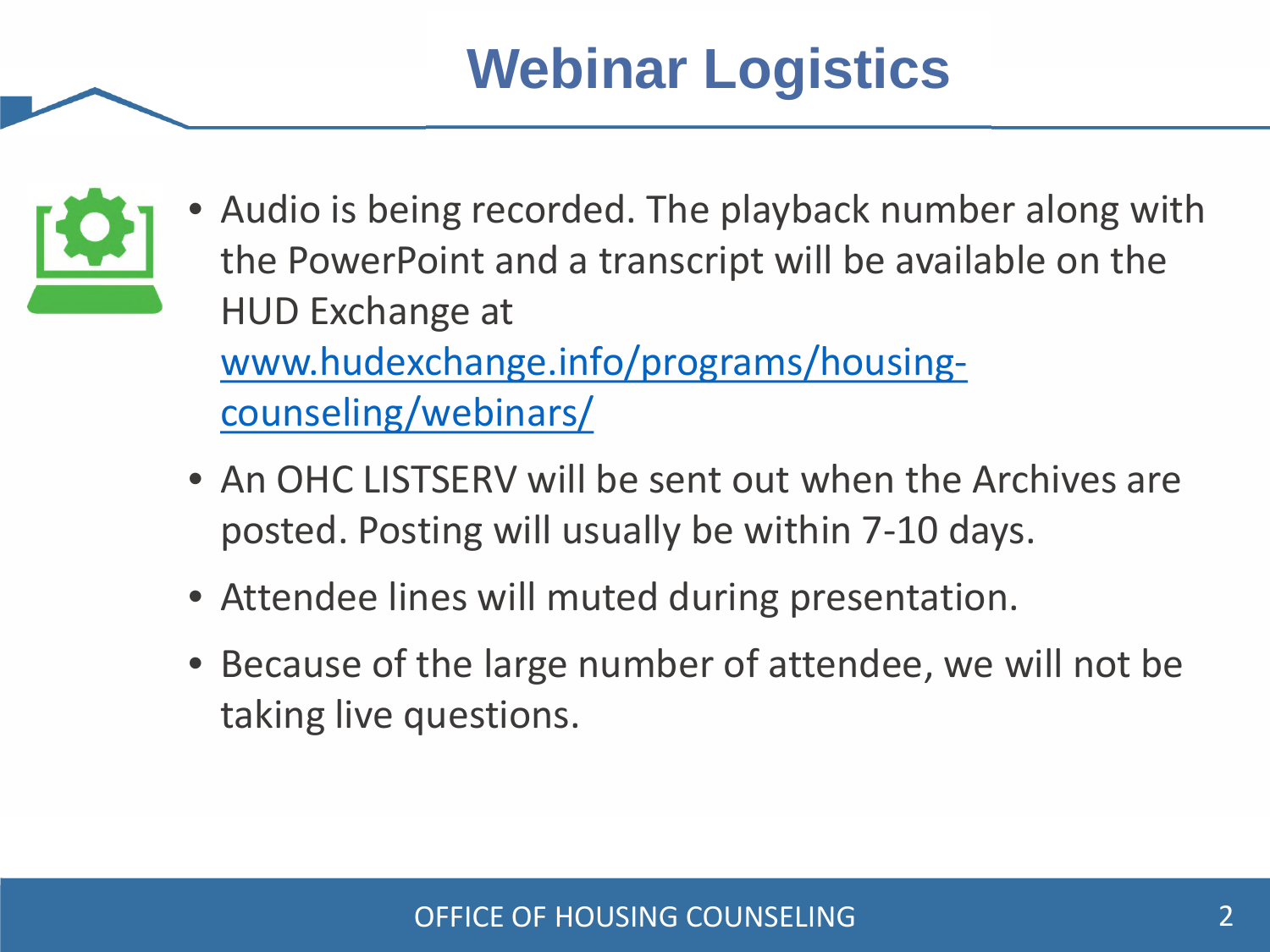#### **Ways to Ask Questions**

| File View Help                                         | 日回回因 |
|--------------------------------------------------------|------|
| <br><br>$\Box$ Audio                                   |      |
| ◯ Telephone<br>O Mic & Speakers Settings               |      |
| <b>&amp;MUTED</b><br>4000000000                        |      |
| $\Box$ Questions                                       |      |
|                                                        | ø    |
| <br>                                                   |      |
| [Enter a question for staff]                           |      |
|                                                        | Send |
| <b>Webinar Housekeeping</b><br>Webinar ID: 275-918-366 |      |
| <b>GoTo</b> Webinar                                    |      |

- **Please submit your text questions and comments using the Questions Panel. We will answer some of them during the webinar.**
- **You can also send questions and comments to**  *housing.counseling@hud.gov* **with the webinar topic in the subject line.**

#### OFFICE OF HOUSING COUNSELING 3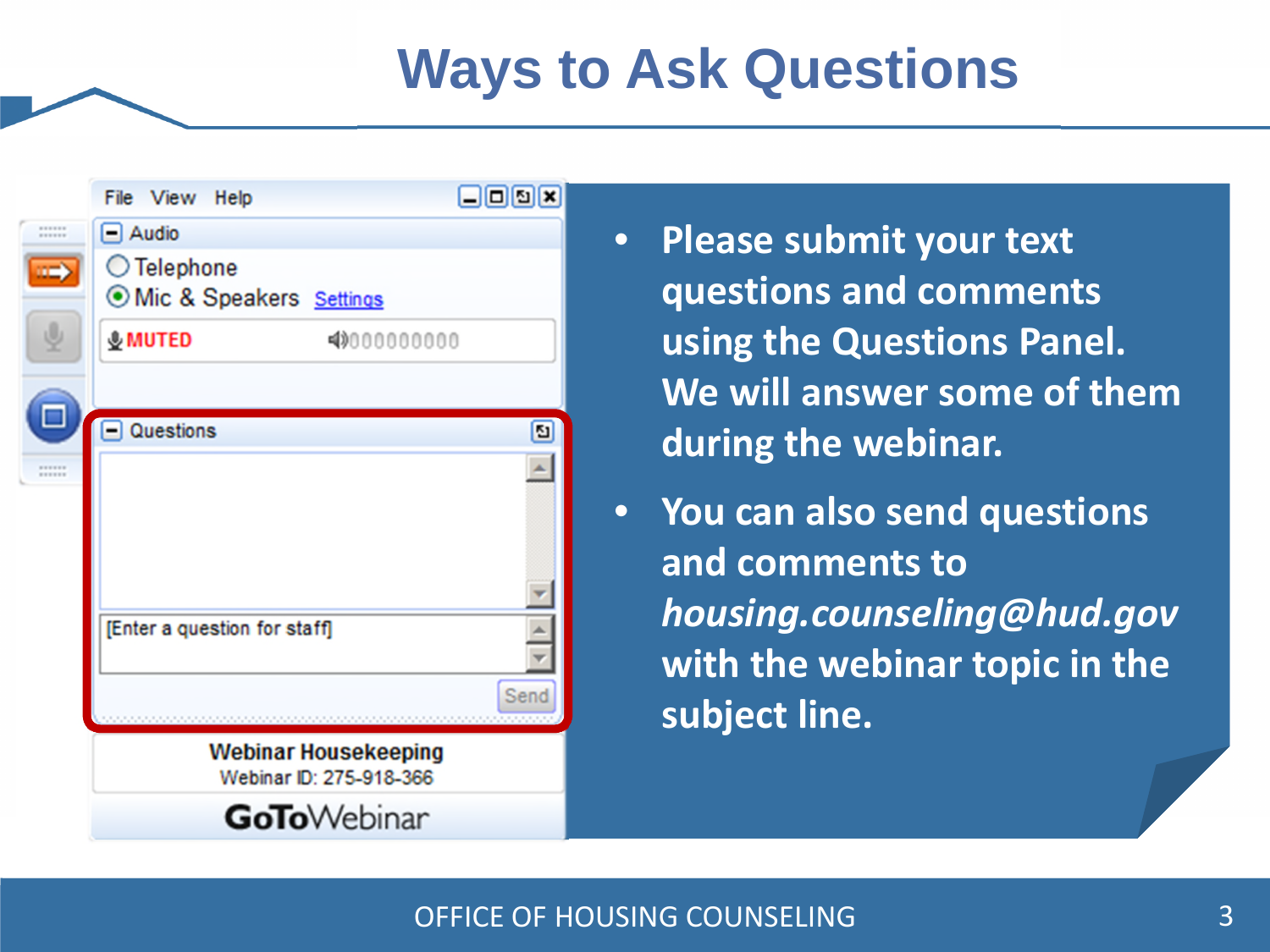#### **Agenda**

- Welcome by:
	- Dana Wade, General Deputy Assistant Secretary for Housing
- Update on the Office of Housing Counseling by:
	- Sarah Gerecke, Deputy Assistant Secretary for the Office of Housing Counseling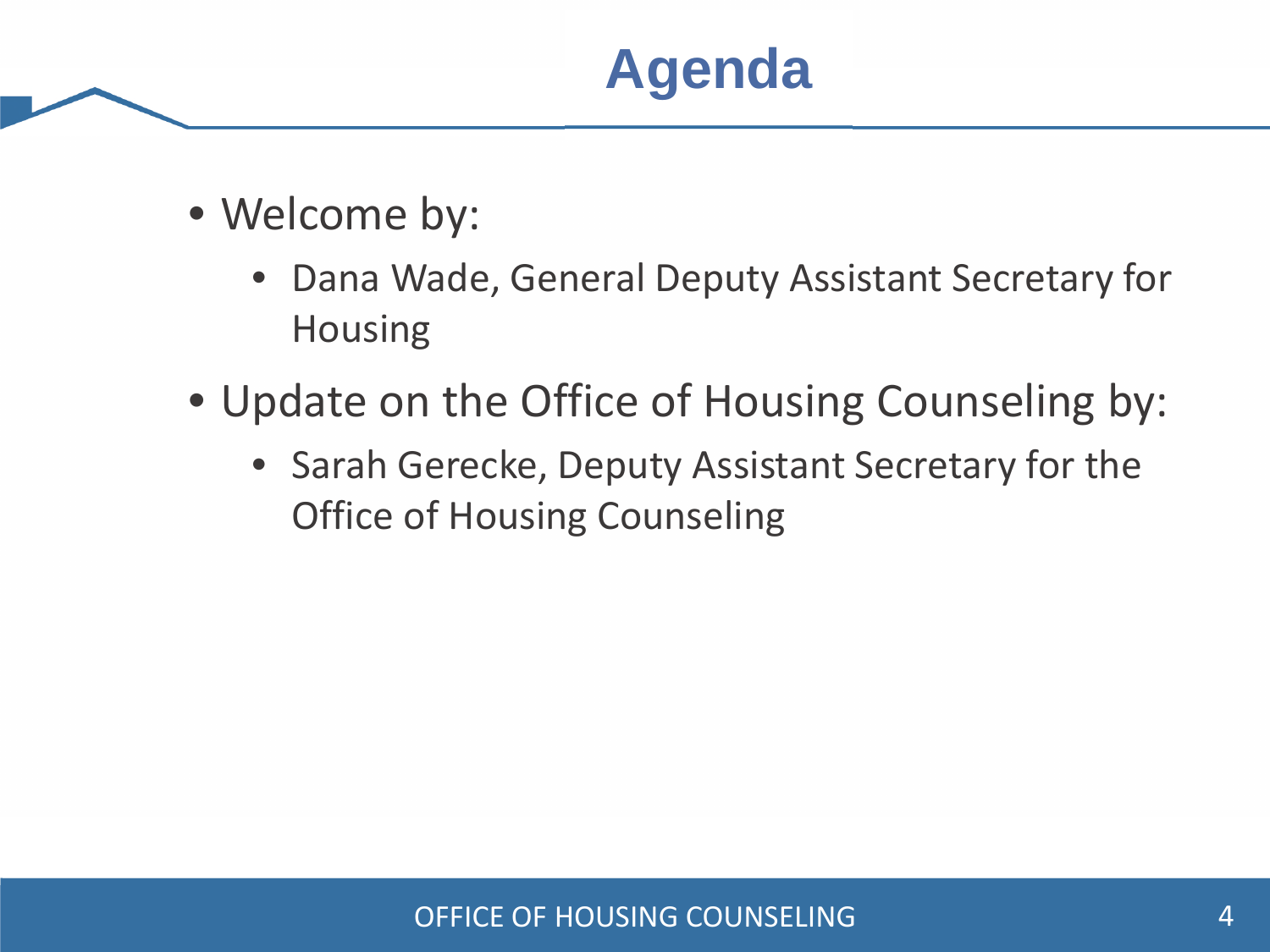# **Dana Wade**

#### General Deputy Assistant Secretary for Housing

OFFICE OF HOUSING COUNSELING **SECULIES 5**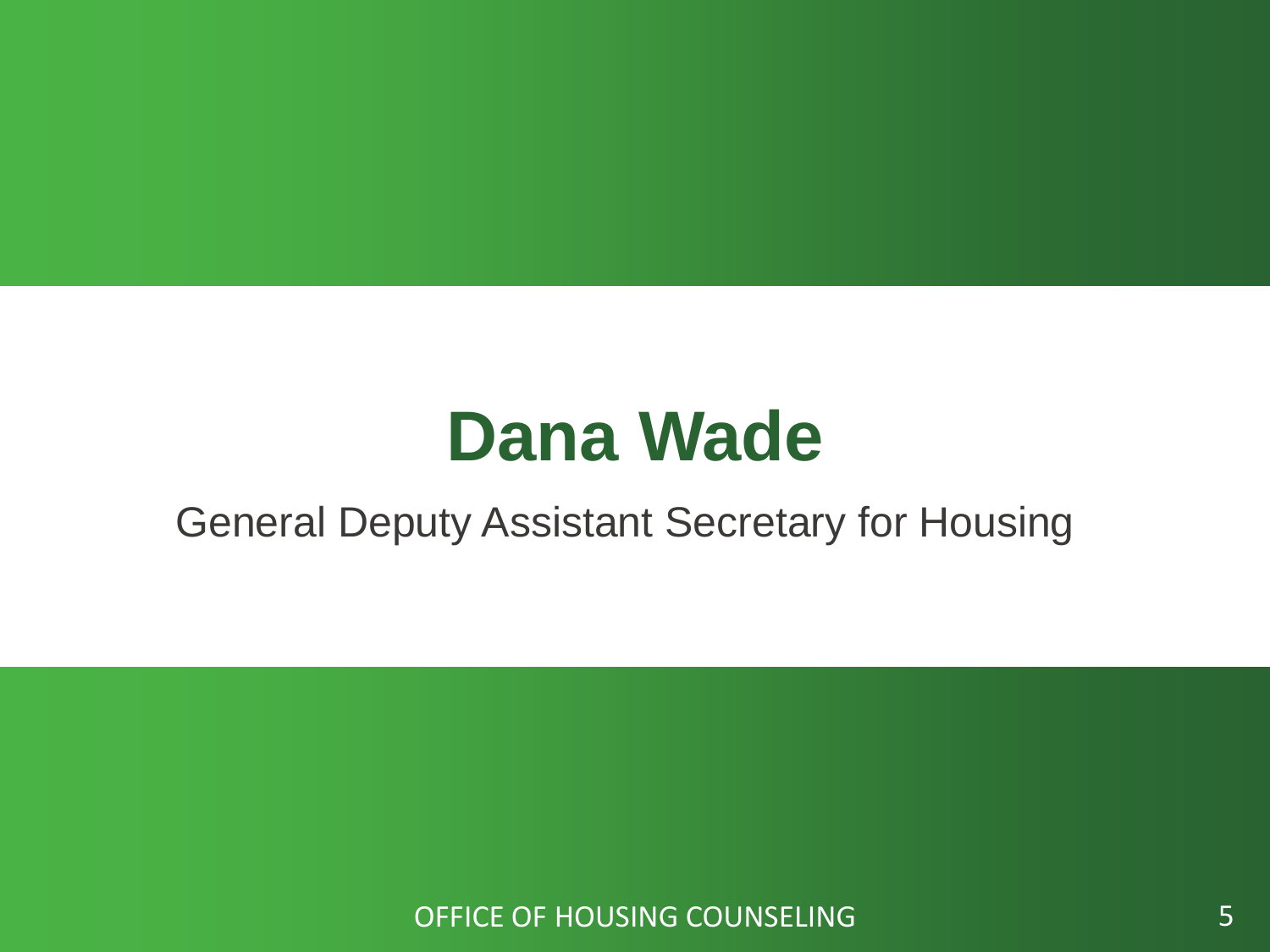• Support sustainable and responsible homeownership

• Eliminate unnecessary regulations

• Transform the way HUD does business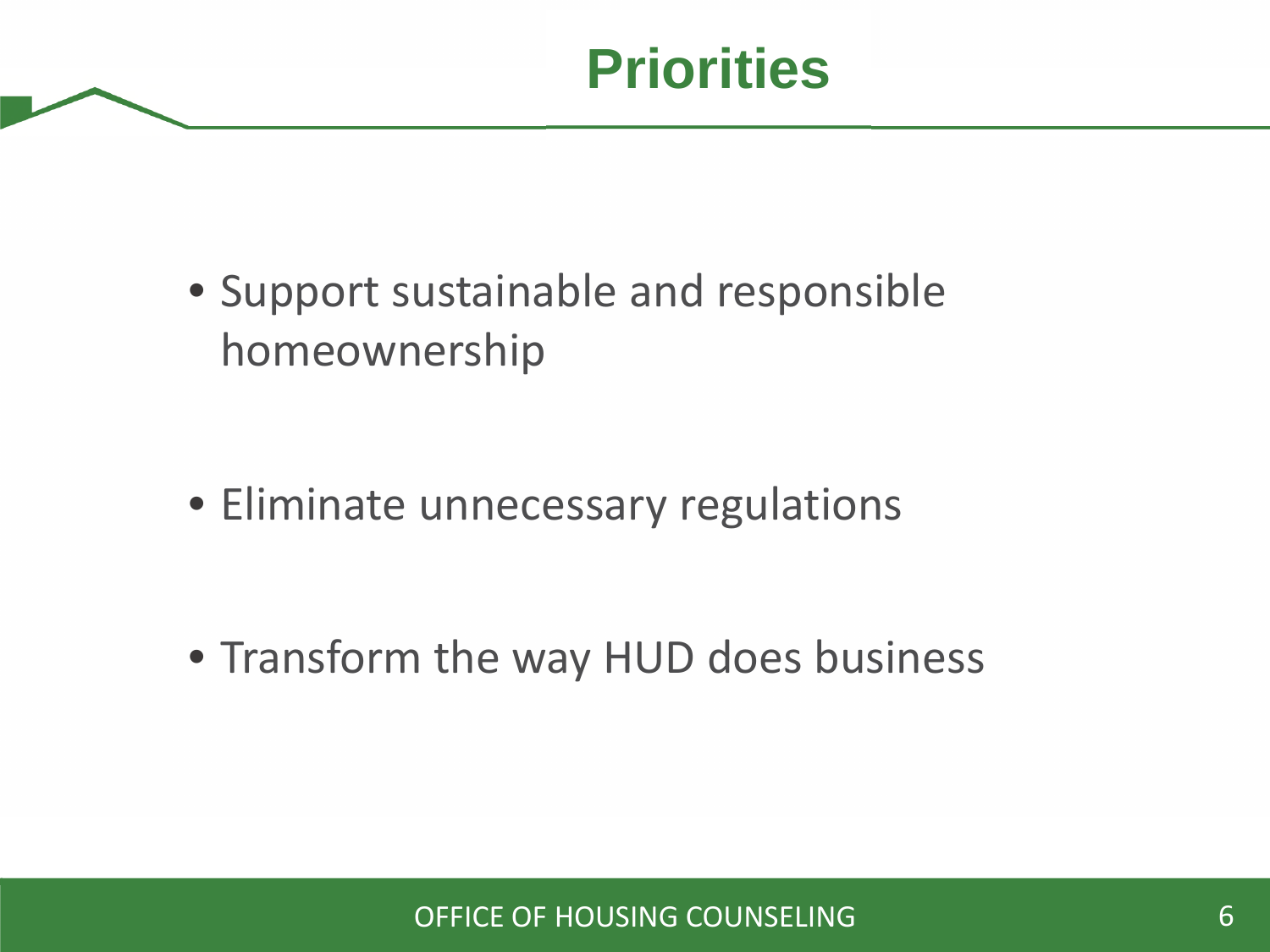# **Sarah Gerecke**

#### Deputy Assistant Secretary for the Office of Housing **Counseling**

OFFICE OF HOUSING COUNSELING 7 AND THE RESERVE TO A 2 AND THE RESERVE TO A 2 AND THE RESERVE TO A 2 AND THE RESERVE TO A 2 AND THE RESERVE TO A 2 AND THE RESERVE TO A 2 AND THE RESERVE TO A 2 AND THE RESERVE TO A 2 AND THE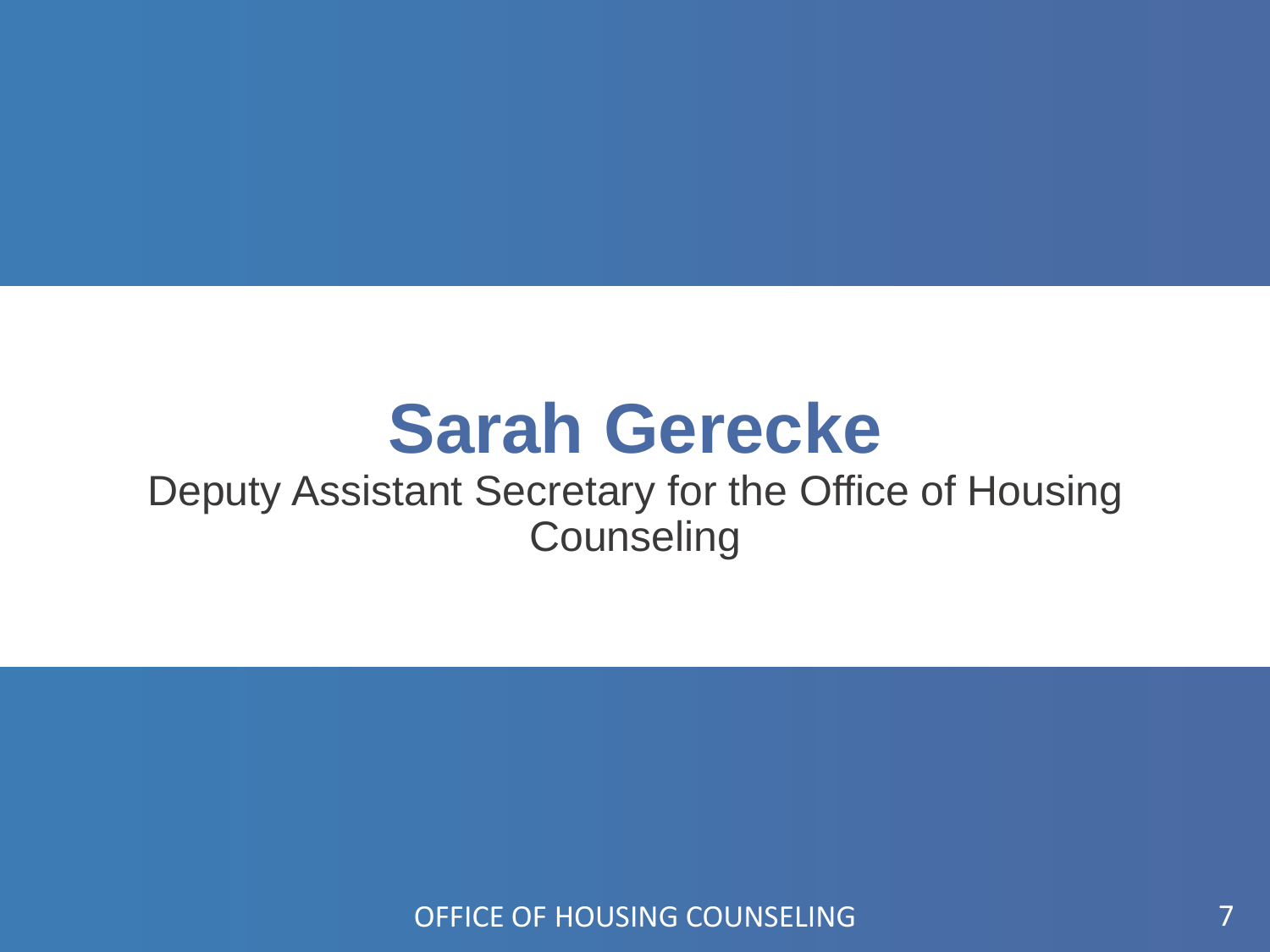### **Today's Discussion**

- Certification
- Disaster Assistance Response Team (DART)
- Reducing Burden
- Expanding Access to Housing Counseling
- Awareness and Visibility
- Research
- NOFA
- Oversight
- Home Equity Conversion Mortgage (HECM)
- Training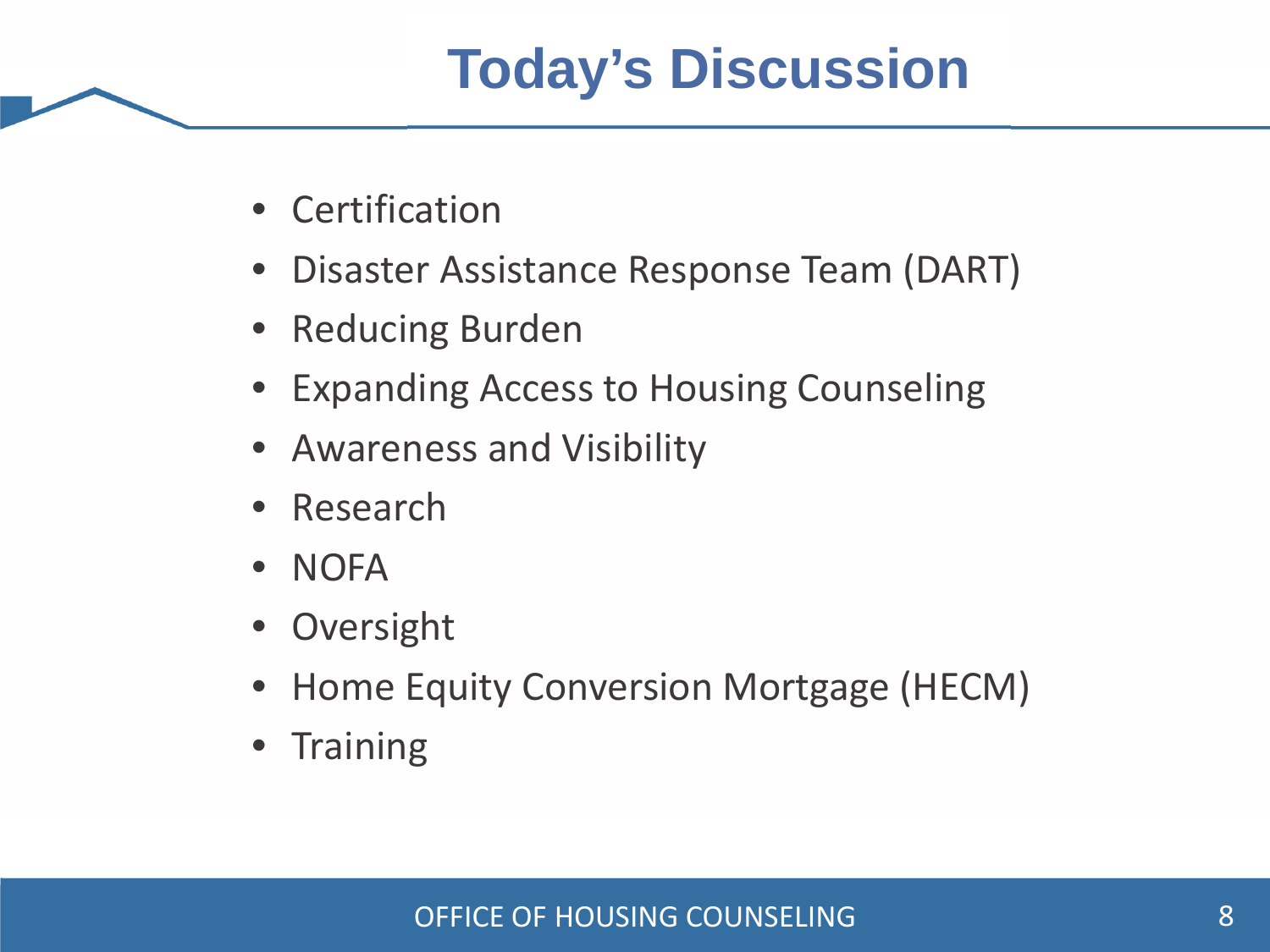### **Housing Counselor Certification**



- Launched August 1, 2017
- Exam information and free online training available at www.hudhousingcounselors.com
- Current exam cost may change September 30, 2018
- FHA Connection Application Coordinator role
- Use of designation "HUD Certified Housing Counselor"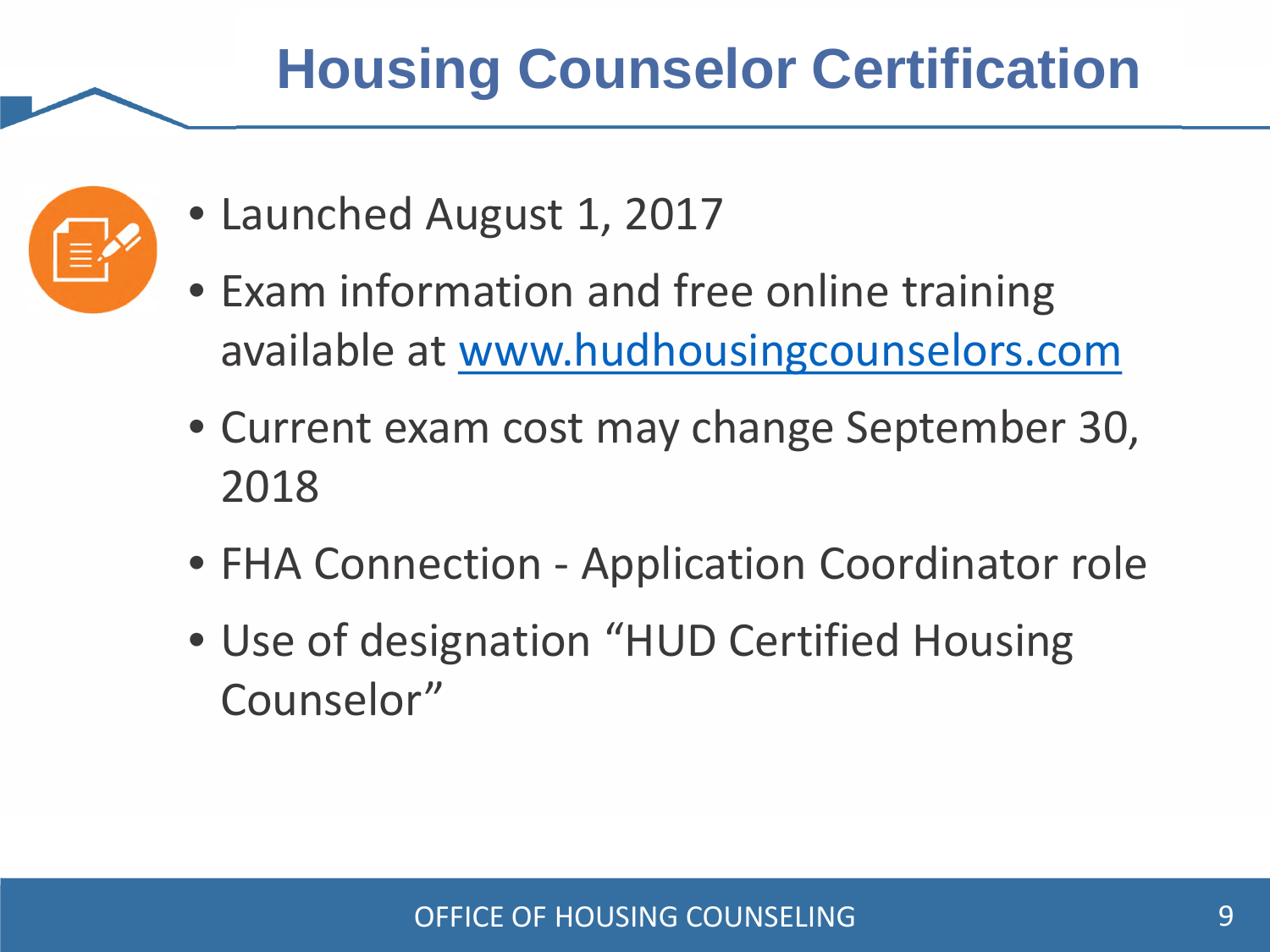#### **Disaster Assistance Response Team (DART)**



- Hurricanes Harvey, Irma, Maria and Nate, and the California Fires
	- 251 housing counseling agencies have offices in impacted areas
- OHC created DART after Hurricane Sandy
	- Team reaches out to impacted agencies to assess damage
	- Provides information on disaster declarations, training, and resources
- Important for agencies to have an emergency preparedness plan in place and training on disaster response
- https://www.hudexchange.info/programs/housingcounseling/topics/#disaster-recovery-toolkit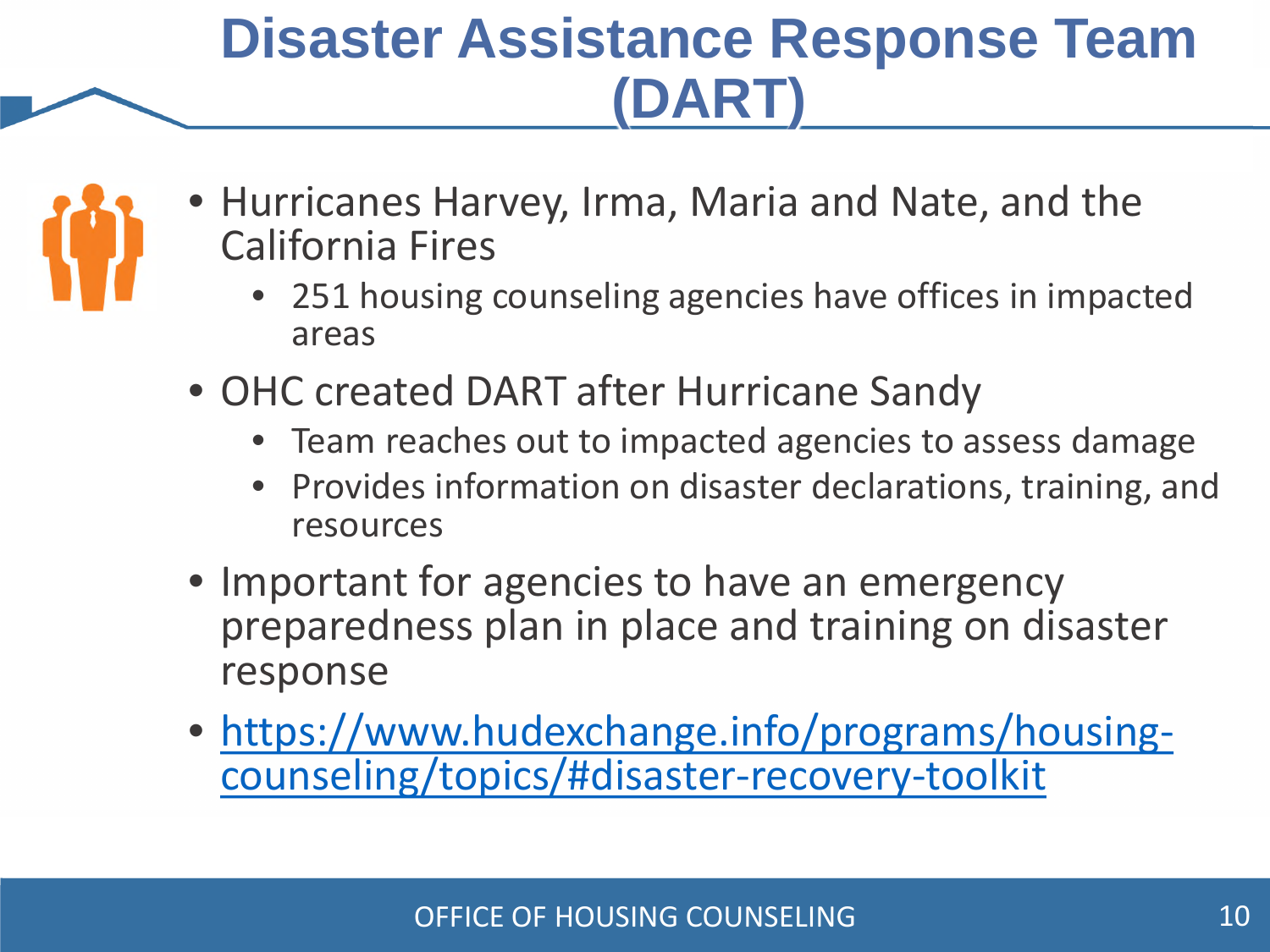## **Reducing Burden**



• Review of existing regulations to reduce unnecessary administrative burden

• Watch for opportunities to provide feedback in FY18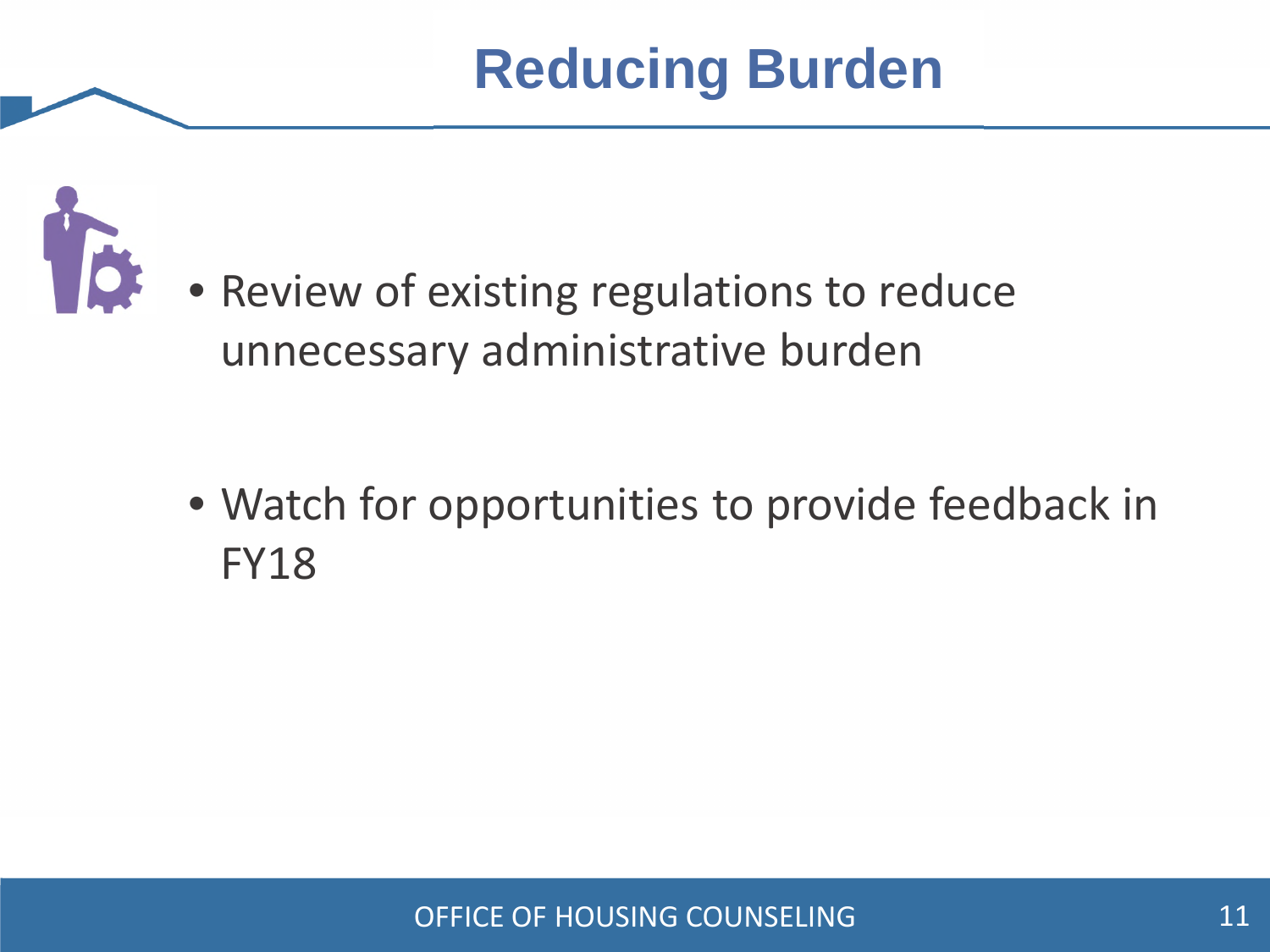#### **Expanding Access to Housing Counseling**



- Integrating housing counseling throughout the mortgage process
	- Uniform Residential Loan Application (URLA)
	- Mortgage Industry Standards Maintenance Organization (MISMO)
- Borrower Engagement
	- Address borrower needs after sunset of Making Home Affordable program and National Foreclosure Mitigation Counseling program
- Federal Advisory Committee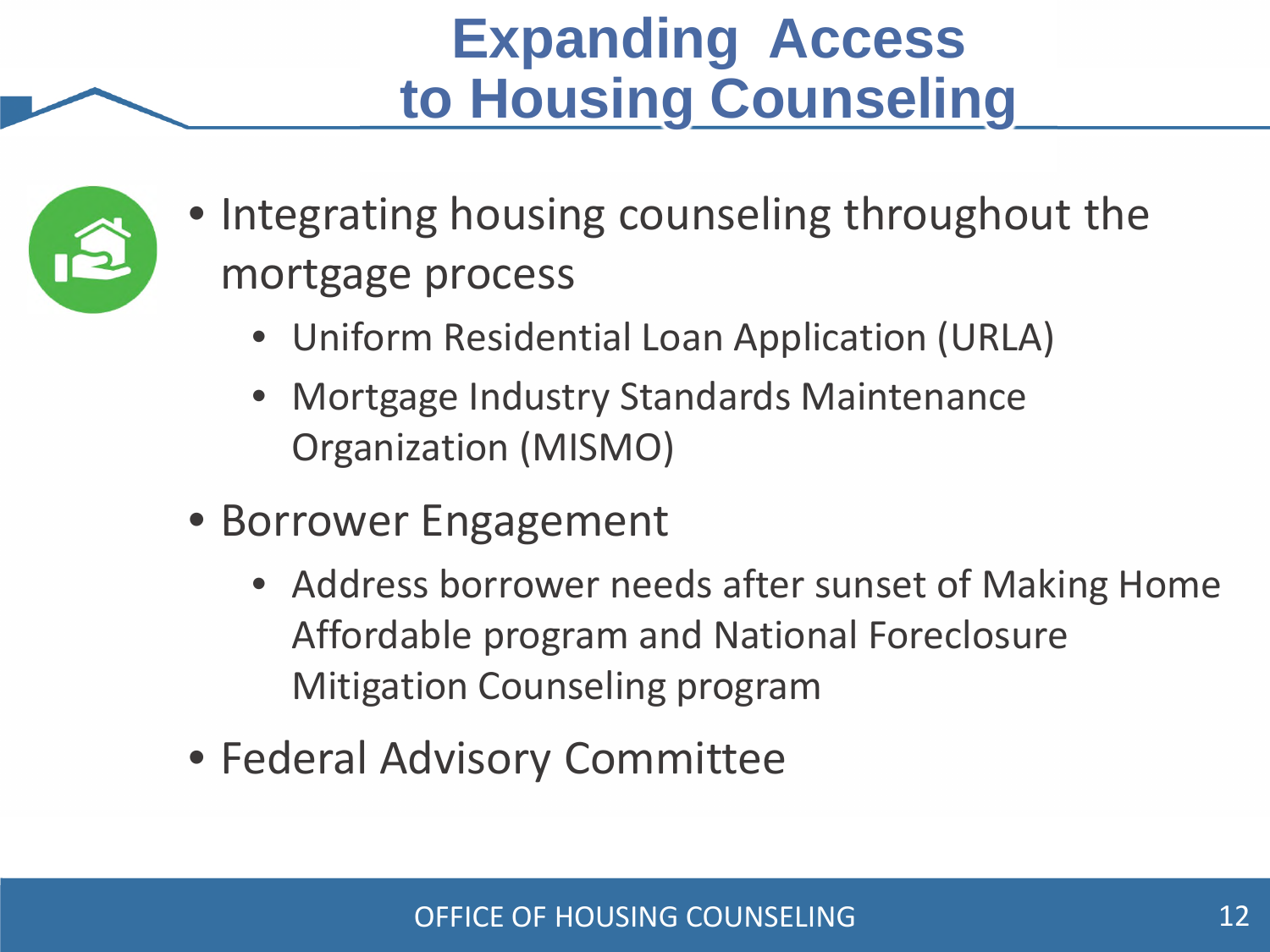#### **Awareness and Visibility**



#### **AM I READY TO BUY A HOUSE?**

**Housing Counseling** may be the answer.

**One-third of first-time** homebuyers underestimate their total household debt.

#### **IOUSING COUNSELING** DES EXI ADVICE TO HELP YOU:

· Create Manageable Budgets - Set Realistic Financial Goals . Improve Your Credit Score - Avoid Delinquency on Debt

**DOES HOUSING COUNSELING WORK?** Borrowers who use HUD-Approved **Housing Counseling:** 



#### IN 2015, HUD HOUS<br>COUNSELING HELP

Provent 92 000+ Foreclosures

Improve 178,000+ Finances

Create 403,000+ Buttoots

**Counsel OVER 1.3 million Households** 

#### NHERE DO I START?

Call 1-800-569-4287 or visit HUD.gov to find an agency in your community

**Over 2,000 HUD Approved Agencies**  **We don't want the HUD Housing Counseling Program to be a best-kept secret!** 

- **Awareness and Visibility team**
- **Toolkits, videos and collateral material**
- **Research Name Change**

#### OFFICE OF HOUSING COUNSELING 13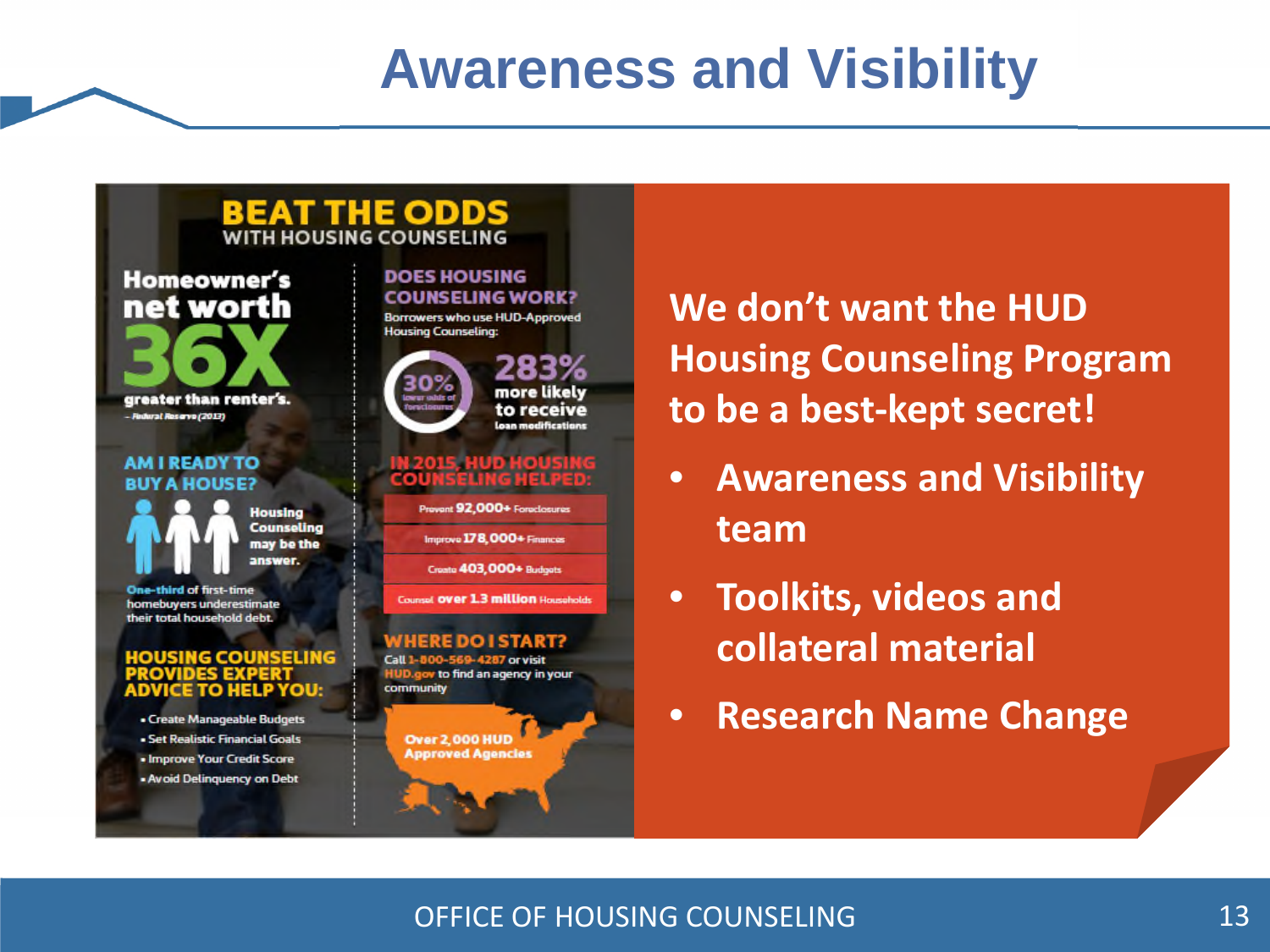#### **Research**



- Research on housing counseling available at www.hudexchange.info/counseling
	- First Time Homebuyer Demonstration
		- 5,800 subjects
		- HUD publishing additional results in 2018
- Early Insights:
	- Improved mortgage literacy
	- Greater appreciation for communication with lenders
	- Improved underwriting qualifications
	- No evidence of improved budgeting practices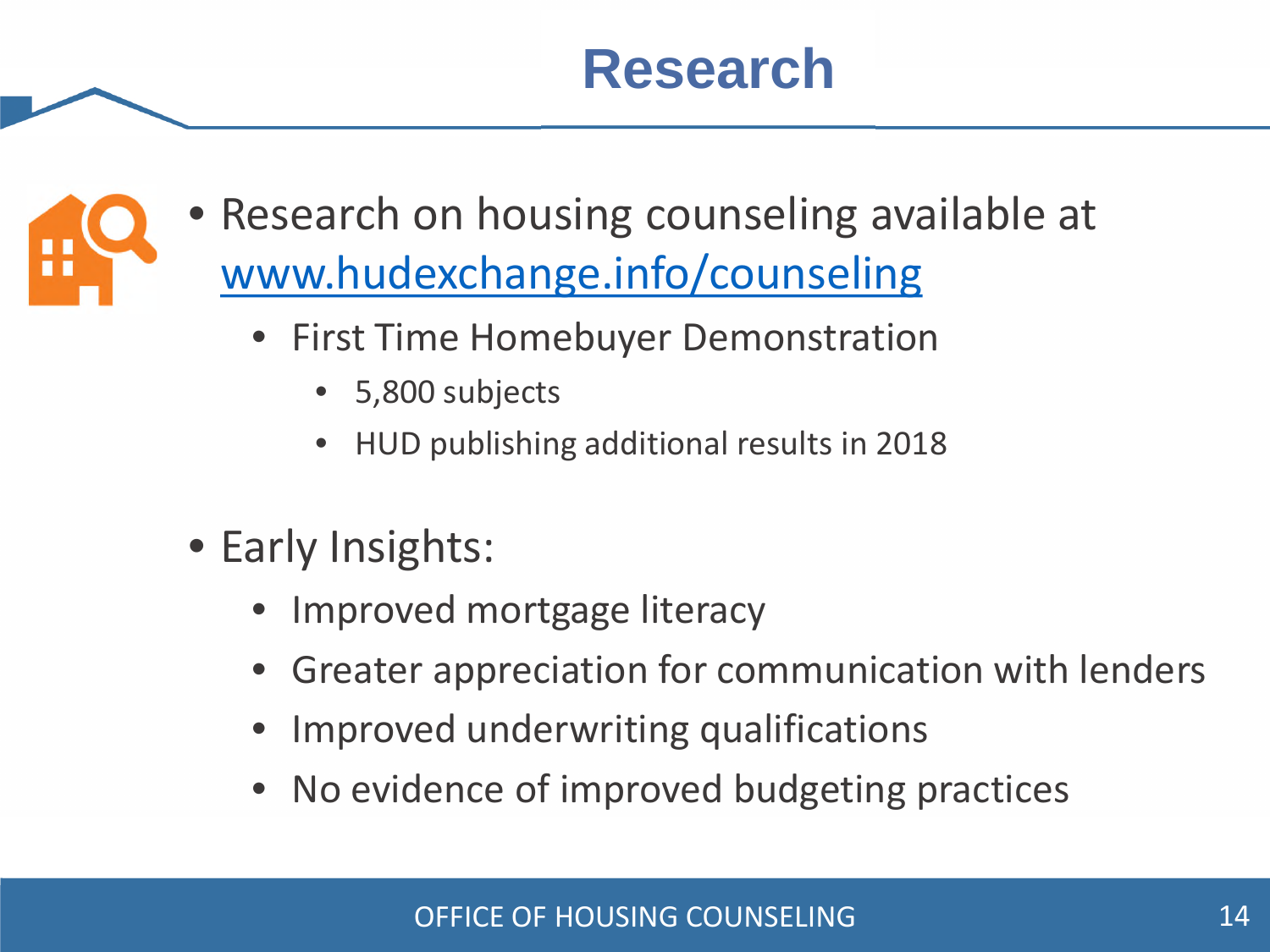# **Housing Counseling NOFA**



•

- Fiscal Year 2017 -second year of a two-year NOFA
	- Distributed grant funds quickly
	- Reduced unnecessary burden on grantees
	- 231 second-year grantees funded
- \$50,525,888 million in comprehensive housing counseling and housing counseling training grants announced on July 6, 2017
	- Training: \$3,500,000
	- Comprehensive: \$47,025,888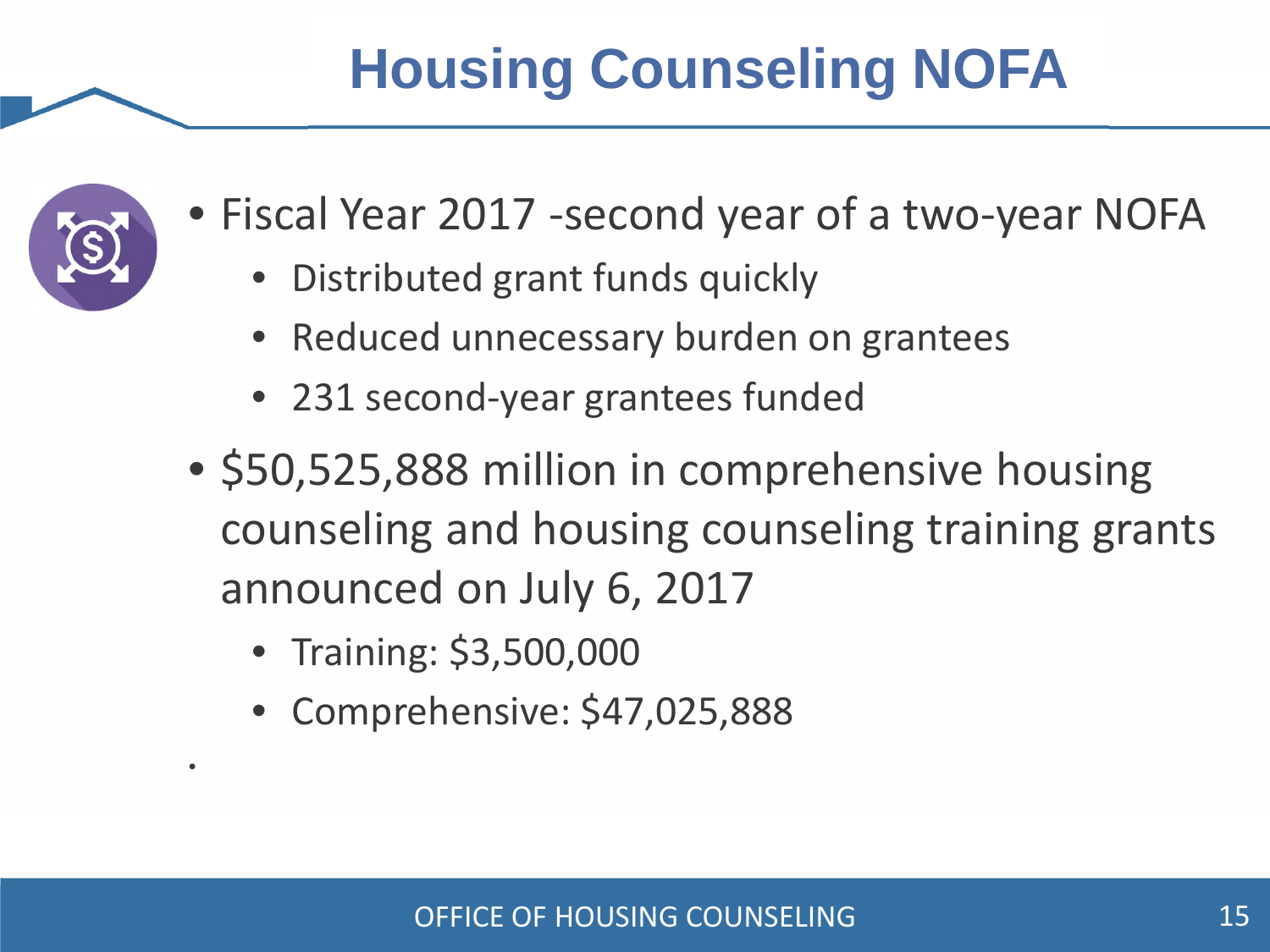

- Collaboration with grants.gov to create a fillable PDF to replace old version of HUD 9906
	- Auto-completed most quantitative elements
	- Reduced staff hours
	- Eliminated the possibility that an applicant failed to attach a critical scoring document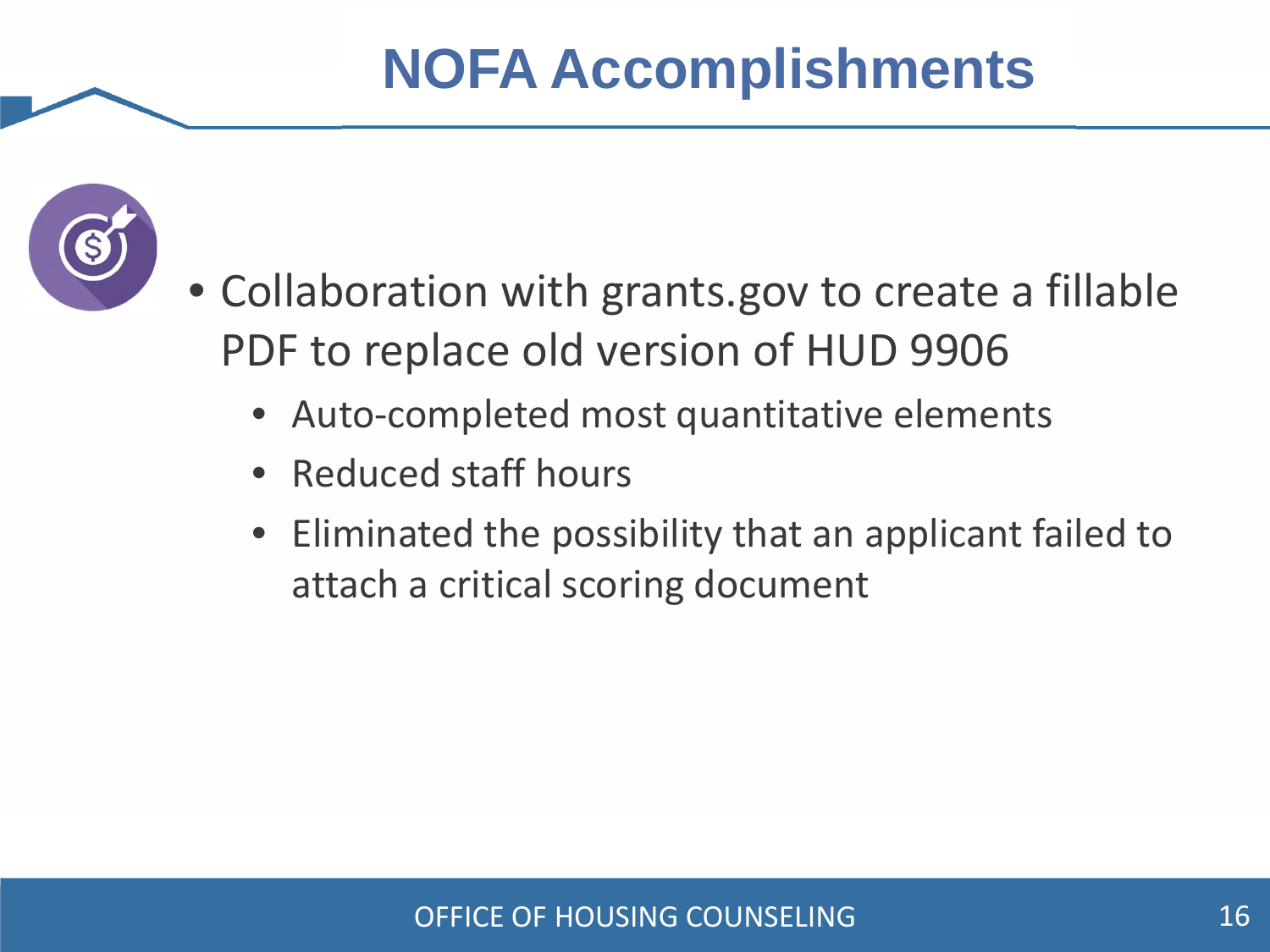## **Oversight**



- Reduce the amount of grant funds underspent or recaptured
	- Early intervention strategies
- Complying with the revised 2 CFR Part 200
	- Protect federal investment in counseling program
	- Reduce compliance burden placed on agencies
- Program update for Housing Counseling System
- 339 Agencies reviewed in FY2017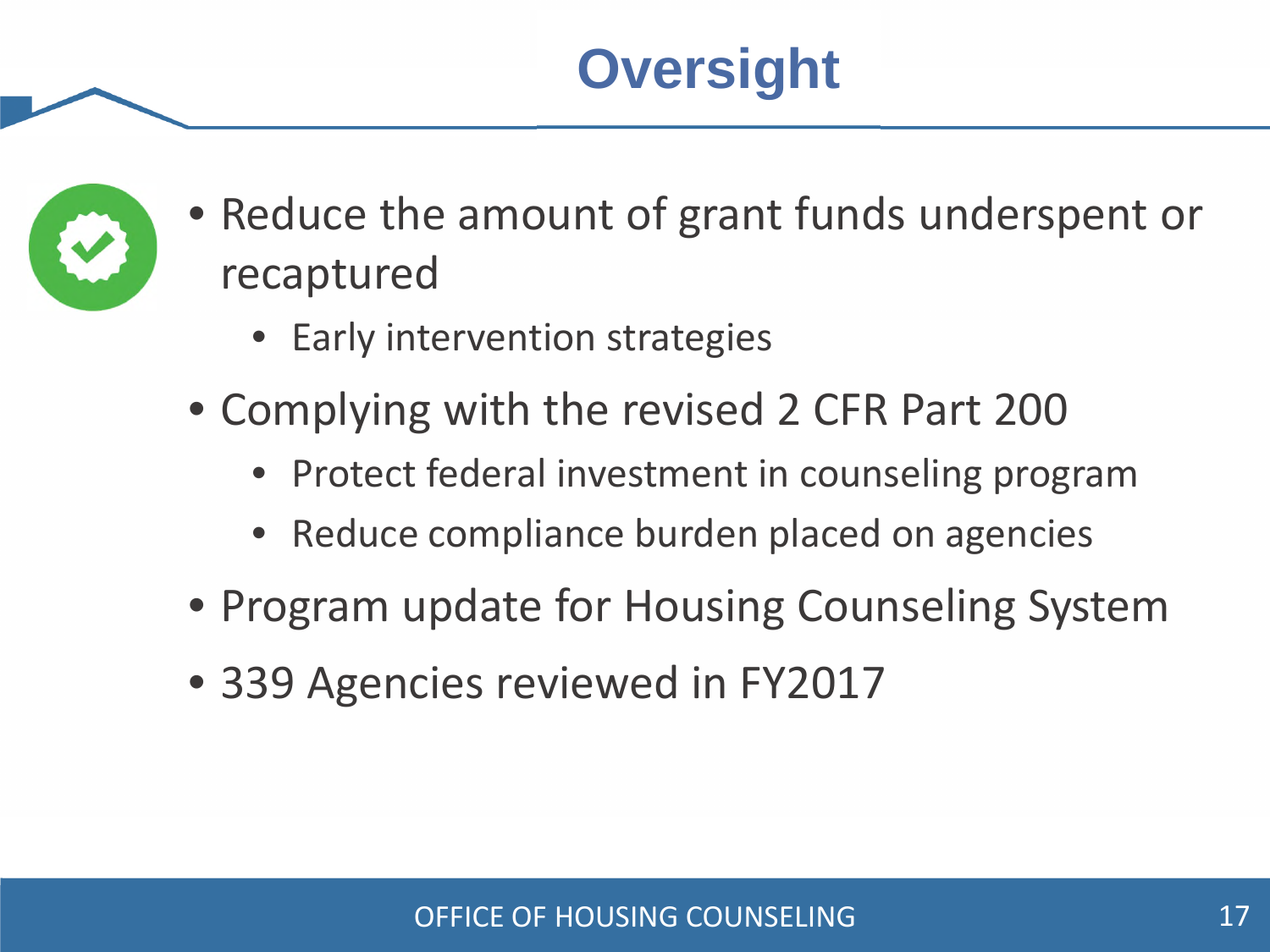## **Improving Customer Service**



- Housing Counseling Agency Management System (HCAMS)
	- Under testing
	- Will Streamline:
		- Performance Reviews
		- Quarterly reporting
		- New agency applications
		- NOFA scoring and grant executions
- Training and technical support
- Complaint resolutions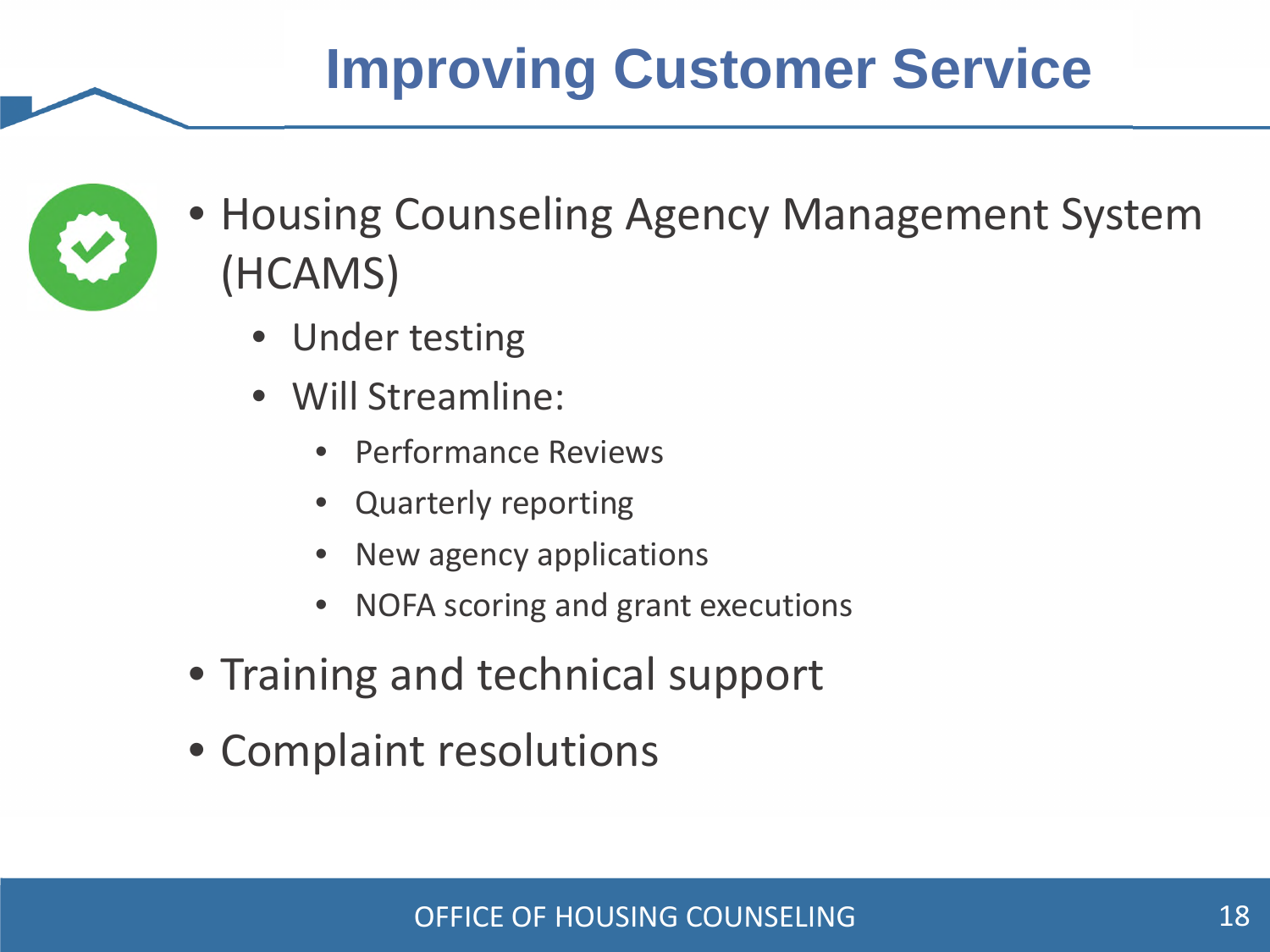

- Major changes to Home Equity Conversion Mortgages (HECM) announced on August 29, 2017
	- Changes need to address risk of loss to the insurance fund
	- FHA issued Mortgagee Letter 2017-12
	- Policy changes resulted in a spike in demand for HECM counseling before the effective date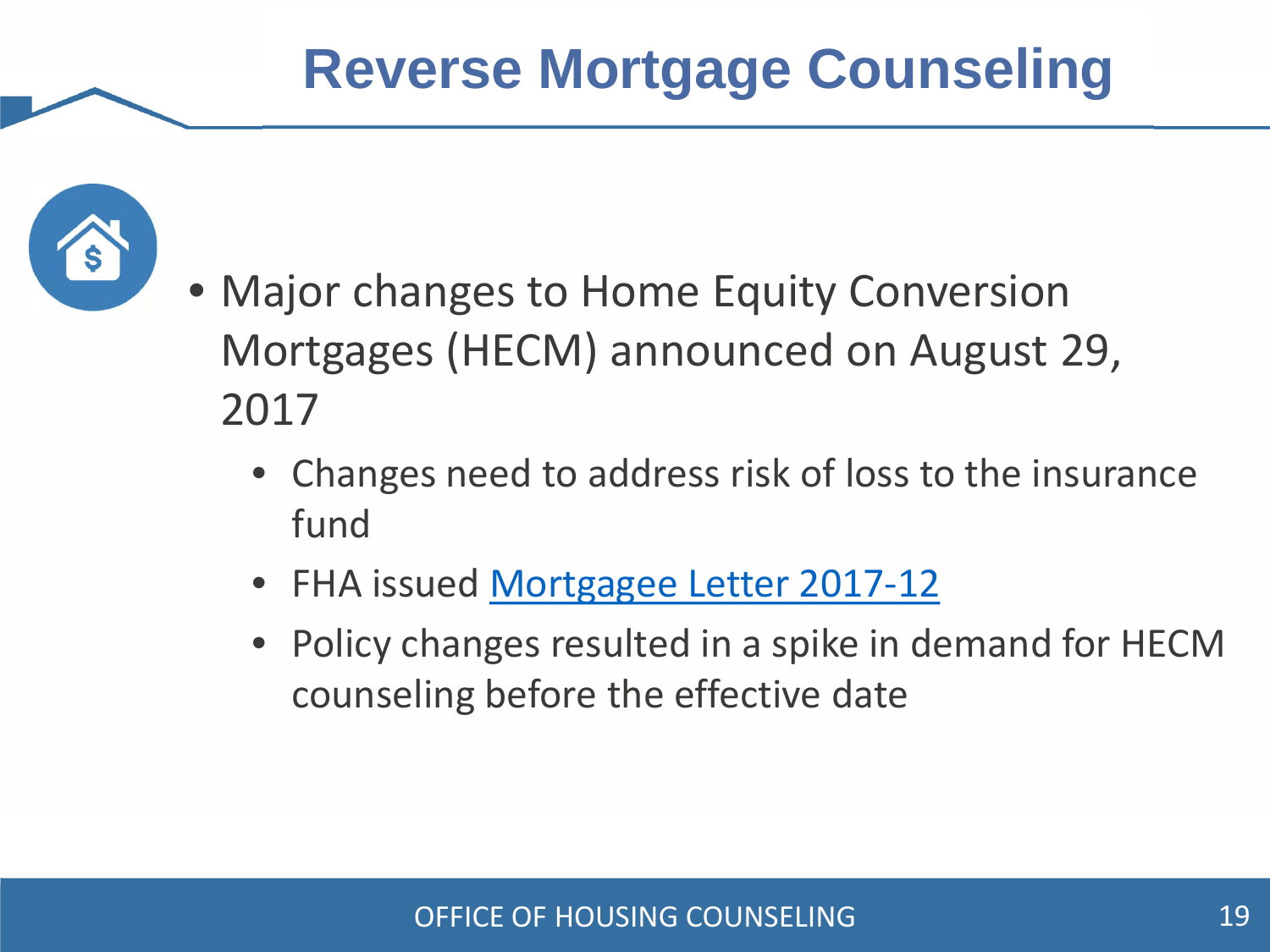**Training**



- 40 Live webinars in FY 2017
	- Archived on www.hudexchange.info
- \$3.5 million in FY17 grants received by training grantees
	- 287 classes for 6,950 counselors
- Training opportunities announced through OHC Listserve. Sign up on the Housing Counseling webpage on HUD Exchange (link on last slide)